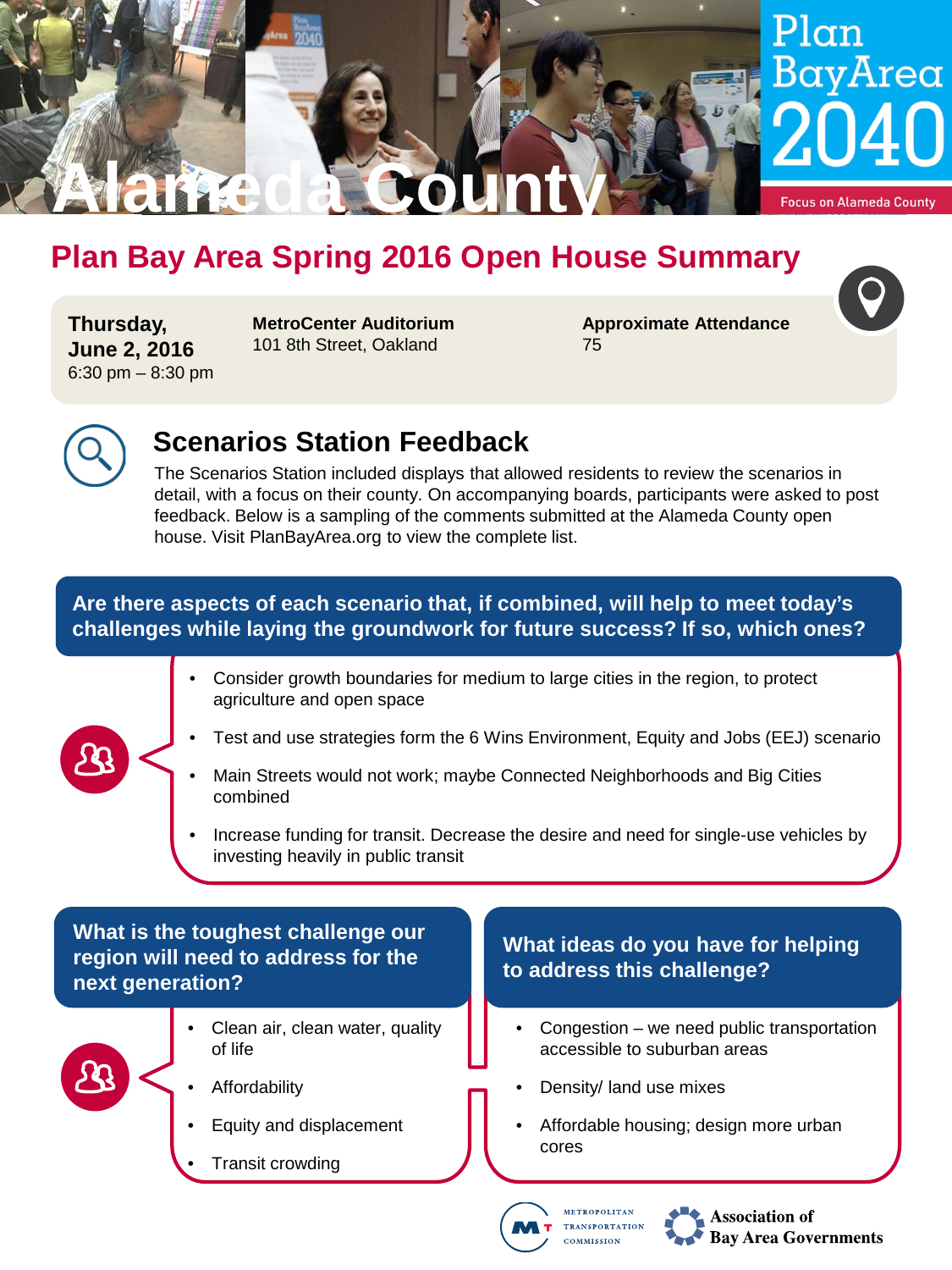**How can we help prevent displacement of long-time residents and best address the lack of affordable housing in the Bay Area?**



- Regionwide rent control and eviction protections, plus working to get rid of state law (Costa-Hawkins) that prevents local jurisdiction from enacting real reforms
- Condition OBAG for anti-displacement policies
- Build developments similar to Park Merced's high density; high number of floors
- Identify sites to build, because without building, prices will grow in this beautiful area
- Rent control on both housing and businesses businesses help create community

#### **Which present-day transportation investments do you see providing the most benefits for existing and future Bay Area residents?**

- Support more buses; expand transbay bus capacity
- Expand ferry network and regional trains (i.e., ACE)
- Rail systems from high-speed rail to BART to street cars
- More BART more cars better train control = more capacity



# **Places of the Bay Area Station**

The Places of the Bay Area Station offered the opportunity to participate in a Bay Area-wide initiative to inspire residents in creating and sharing stories about the various places in our lives. Below is a sampling of photos taken at this station at the Alameda County open house.

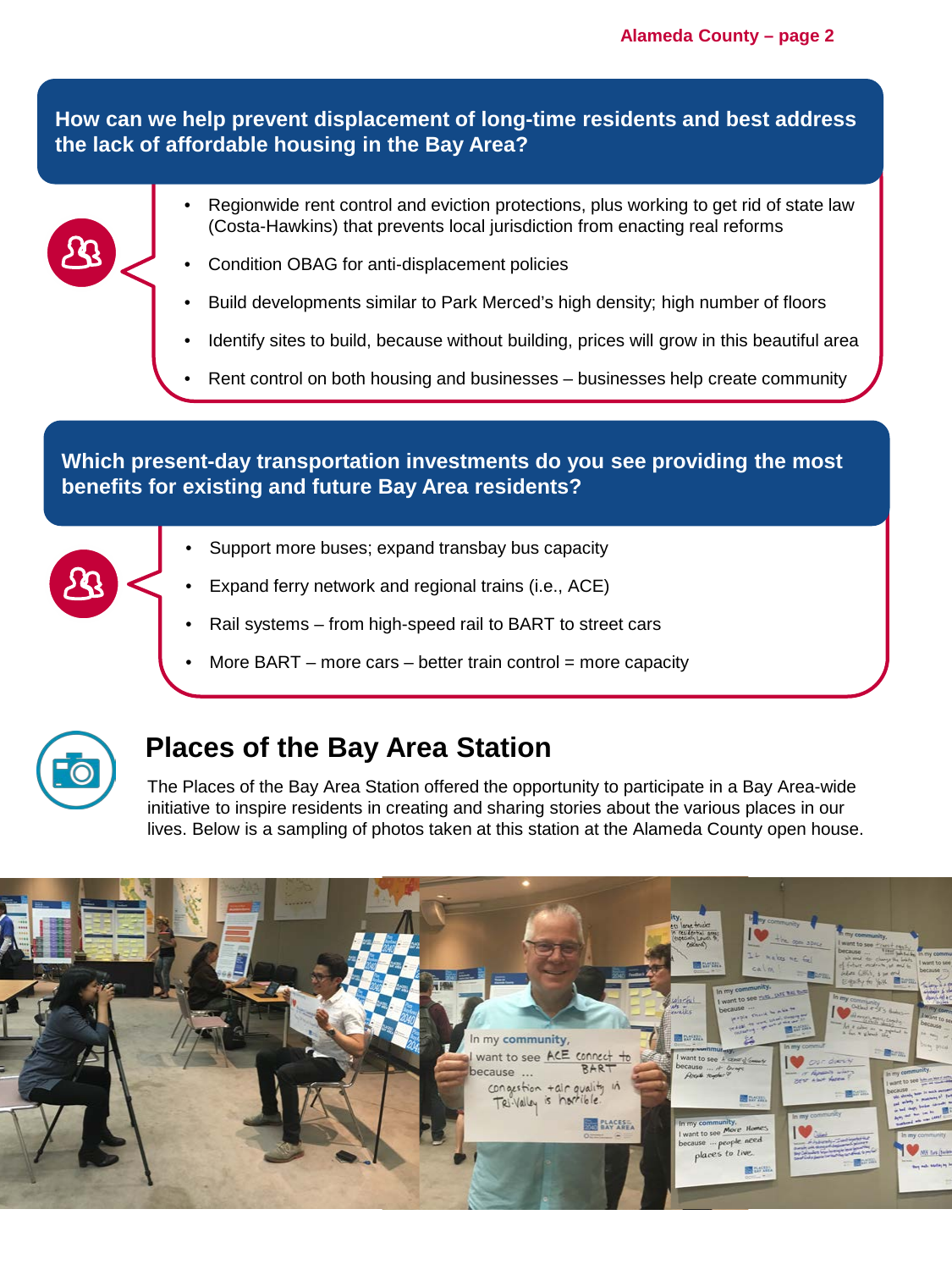## **Plan Bay Area 2040 -- Spring 2016 Public Engagement**



# **Alameda County Open House**

June 2, 2016 Joseph P. Bort MetroCenter, 101 8th Street, Oakland 6:30 p.m. to 8:30 p.m.

# *Comments Received at the Scenarios Station on the Feedback Display Boards*

After reviewing several display boards describing Plan Bay Area 2040 and the alternative scenarios for what the Bay Area could look like in 2040, as well as talking with MTC and ABAG staff stationed at the display boards, Open House participants responded to the four questions below.

|                | Are there aspects of each scenario that, if combined, you feel will help to meet<br>today's challenges while laying the groundwork for future success?<br>If so, which ones?                                                                                                                                                                                                                                                                       | County/Source<br>of Comment |
|----------------|----------------------------------------------------------------------------------------------------------------------------------------------------------------------------------------------------------------------------------------------------------------------------------------------------------------------------------------------------------------------------------------------------------------------------------------------------|-----------------------------|
| $\mathbf{1}$   | Build all the homes in the Main Street and Big City scenario. Get to 250,000 units.                                                                                                                                                                                                                                                                                                                                                                | Alameda                     |
| $\overline{2}$ | Meet the anti-displacement goal.                                                                                                                                                                                                                                                                                                                                                                                                                   | Alameda                     |
| 3              | More affordable housing near transit. Market rate homes do not meet the needs of most<br>these days.                                                                                                                                                                                                                                                                                                                                               | Alameda                     |
| $\overline{4}$ | Consider growth boundaries for medium to large cities in the region, to protect<br>agriculture and open space.                                                                                                                                                                                                                                                                                                                                     | Alameda                     |
| 5              | No. Test and use strategies from the 6 Wins Environment, Equity and Jobs (EEJ)<br>scenario.                                                                                                                                                                                                                                                                                                                                                        | Alameda                     |
| 6              | Plan for Connected Neighborhoods scenario, but prepare if Main Street scenario takes<br>place organically.                                                                                                                                                                                                                                                                                                                                         | Alameda                     |
| $\tau$         | The Big Cities plan combined with serious plans/policies to prevent displacement from<br>communities would be the ideal plan across the board. The Big Cities plan appears to<br>be weak on the displacement issue, but it doesn't have to be if development is planned<br>accordingly.                                                                                                                                                            | Alameda                     |
| 8              | Walkscore combined with open space combined with growth boundaries.                                                                                                                                                                                                                                                                                                                                                                                | Alameda                     |
| 9              | Main streets would not work. Maybe Connected Neighborhoods & Big Cities combined.                                                                                                                                                                                                                                                                                                                                                                  | Alameda                     |
| 10             | Connected Neighborhoods and/or Big Cities because open, green space is what makes<br>the Bay Area, and beautiful places are essential.                                                                                                                                                                                                                                                                                                             | Alameda                     |
| 11             | Concern for housing for mentally ill, homeless, low-income, elderly. They are part of<br>society.                                                                                                                                                                                                                                                                                                                                                  | Alameda                     |
| 12             | Increase funding for transit. Decrease the desire and need for single use vehicles by<br>investing (increase) heavily in public transit.                                                                                                                                                                                                                                                                                                           | Alameda                     |
| 13             | Housing near ferries.                                                                                                                                                                                                                                                                                                                                                                                                                              | Alameda                     |
| 14             | Start with Big Cities scenario, but add transit-oriented development at existing stations<br>and add Rapid Bus corridors on appropriate roadways. In an ideal future:<br>- Everyone can afford to shorten their commute by living near work, working near<br>home or using high-speed transit<br>- Different housing types are available, from urban high-rise to small houses on quiet<br>streets, without sprawling so far as to depend on cars. | Alameda                     |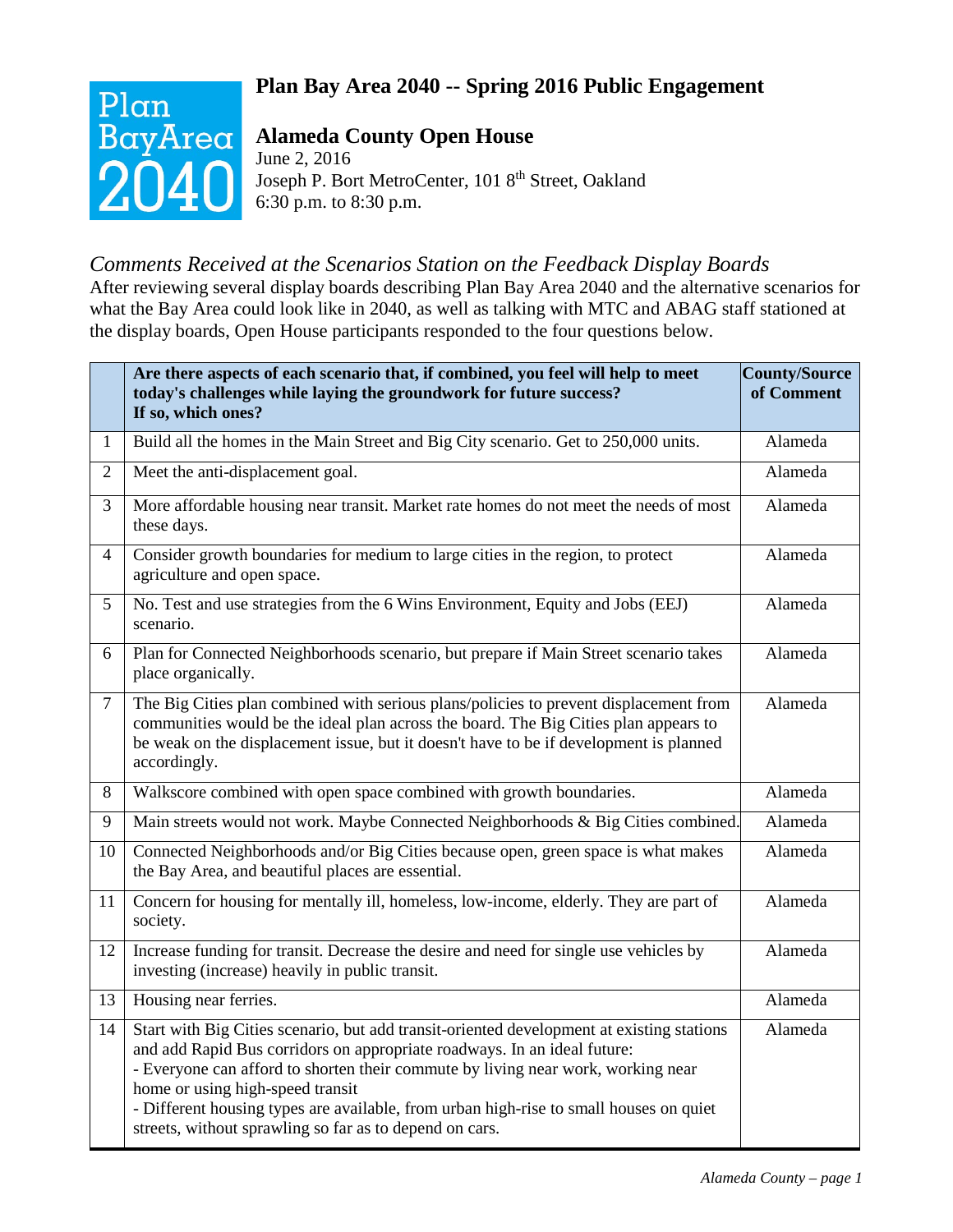|                | What is the toughest challenge our region will need to address for the next<br>generation?<br>What ideas do you have for helping to address this challenge?            | County/Source<br>of Comment |
|----------------|------------------------------------------------------------------------------------------------------------------------------------------------------------------------|-----------------------------|
| $\mathbf{1}$   | Clear air, clean water, quality of life. Less overall development of open space and limit<br>population growth.                                                        | Alameda                     |
| $\overline{2}$ | Dispossession of black and brown communities being forced to move out of the Bay<br>Area.                                                                              | Alameda                     |
| $\overline{3}$ | Congestion. We need public transportation accessible to suburban areas.                                                                                                | Alameda                     |
| $\overline{4}$ | I support more growth in big cities, as long as it doesn't displace current residents. I<br>live in West Oakland. I just almost got evicted. I want to stay. Robert W. | Alameda                     |
| 5              | Displacement and the re-segregation of the Bay Area. Need anti-displacement policies!                                                                                  | Alameda                     |
| 6              | Please keep ocean rise in plans. 20 years $= 8$ feet, so where does that leave our trains<br>and roads?                                                                | Alameda                     |
| $\overline{7}$ | Get used to the insanity that we have: millions of people, that we are a big city.                                                                                     | Alameda                     |
| 8              | Expand transit access.                                                                                                                                                 | Alameda                     |
| 9              | Equity.                                                                                                                                                                | Alameda                     |
| 10             | Affordability.                                                                                                                                                         | Alameda                     |
| 11             | Affordability.                                                                                                                                                         | Alameda                     |
| 12             | Equity and displacement.                                                                                                                                               | Alameda                     |
| 13             | Hollowing out of the middle class.                                                                                                                                     | Alameda                     |
| 14             | Equity.                                                                                                                                                                | Alameda                     |
| 15             | Housing supply and costs.                                                                                                                                              | Alameda                     |
| 16             | Transit crowding.                                                                                                                                                      | Alameda                     |
| 17             | Affordable housing. Design more urban cores.                                                                                                                           | Alameda                     |
| 18             | Affordable housing for people who already live here.                                                                                                                   | Alameda                     |
| 19             | Density/land use mixes.                                                                                                                                                | Alameda                     |

|                | How can we help prevent displacement of long-time residents and best address<br>the lack of affordable housing in the Bay Area?                                                                                                                                                                                                                       | <b>County/Source</b><br>of Comment |
|----------------|-------------------------------------------------------------------------------------------------------------------------------------------------------------------------------------------------------------------------------------------------------------------------------------------------------------------------------------------------------|------------------------------------|
|                | Regionwide rent control and eviction protections, plus working to get rid of state law<br>(Costa-Hawkins) that prevents local jurisdictions from enacting real reforms. Also,<br>support for smart development projects that increase housing stock in hot real-estate<br>markets without displacing current tenants and ensuring affordable housing. | Alameda                            |
| 2              | Condition OBAG for anti-displacement policies. Only award these funds to cities that<br>implement policies like rent control, just cause, affordable housing production, etc.                                                                                                                                                                         | Alameda                            |
| 3              | 1) Build developments similar to Park Merced's high density; high number of floors.<br>2) Make rent control means-tested, like in NYC.                                                                                                                                                                                                                | Alameda                            |
| $\overline{4}$ | Work with the growing number of people who are experiencing displacement. Require<br>and enforce all municipalities to provide affordable housing.                                                                                                                                                                                                    | Alameda                            |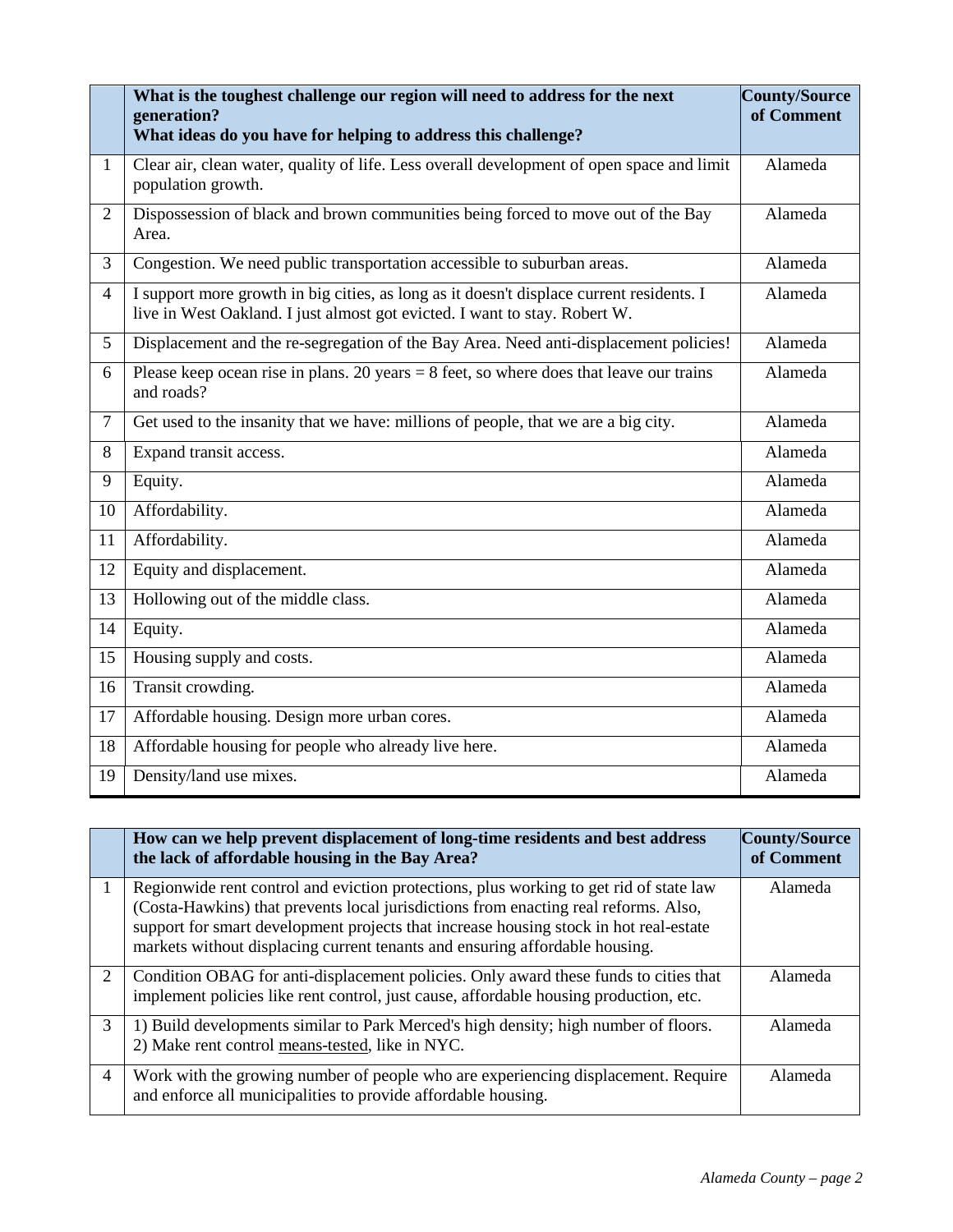| 5      | More affordable housing for low and moderate income people who provide vital<br>community services and are long-time residents.                                                                                              | Alameda |
|--------|------------------------------------------------------------------------------------------------------------------------------------------------------------------------------------------------------------------------------|---------|
| 6      | Rent control. Overturn Costa-Hawkins. Protect existing residents. Prevent<br>displacement. Enforce tenant rights.                                                                                                            | Alameda |
| $\tau$ | Use the OBAG money to reward jurisdictions that have affordable housing and anti-<br>displacement policies.                                                                                                                  | Alameda |
| 8      | We need a couple more Big Cities. Palo Alto, Mountain View, I'm looking at you.                                                                                                                                              | Alameda |
| 9      | Rent control for the low and lower middle income families who would be at risk if<br>prices rose even further.                                                                                                               | Alameda |
| 10     | Rent control and just cause eviction policies.                                                                                                                                                                               | Alameda |
| 11     | Ask how the market can accommodate diversity of all people and finance accordingly.                                                                                                                                          | Alameda |
| 12     | Identify sites to build because without building, prices will grow in this beautiful Bay<br>Area.                                                                                                                            | Alameda |
| 13     | Stop real estate prospecting and hoarding single family homes. Multi-family is okay,<br>but leave the single family homes for single families!                                                                               | Alameda |
| 14     | Rent control on both housing and businesses! If small business owners get pushed out<br>of the communities they help to create, then everyone loses and character is drained.<br>Commercial rent control.                    | Alameda |
| 15     | We need inclusionary zoning, rent control and eviction protection. Those measures<br>should be modeled in the scenario analysis so voters and decision makers at all levels<br>can understand the impacts of those measures. | Alameda |
| 16     | Lower projected population increase.                                                                                                                                                                                         | Alameda |
| 17     | Community housing trusts.                                                                                                                                                                                                    | Alameda |
| 18     | Build low-income housing in areas of current displacement.                                                                                                                                                                   | Alameda |

|                | Which present-day transportation investments do you see providing the most<br>benefits for existing and future Bay Area residents?                                                                                                           | County/Source<br>of Comment |
|----------------|----------------------------------------------------------------------------------------------------------------------------------------------------------------------------------------------------------------------------------------------|-----------------------------|
| $\mathbf{1}$   | Emphasizing market rate housing for wealthy is not the solution. Trickle down is a<br>Reagan myth.                                                                                                                                           | Alameda                     |
| 2              | Support more buses. Buses are the vehicles that bring people from the neighbor-hoods<br>to BART and ferries. They are used in emergencies. Buses are more flexible. BART<br>breaks down too much. Buses helped us during the big earthquake. | Alameda                     |
| $\overline{3}$ | Ferries.                                                                                                                                                                                                                                     | Alameda                     |
| $\overline{4}$ | Rail systems; from high-speed rail to BART to street cars.                                                                                                                                                                                   | Alameda                     |
| 5              | Ferry network with land-based systems, primarily rail and air (airports).                                                                                                                                                                    | Alameda                     |
| 6              | Expand ferry and regional trains (i.e., ACE). Expand transbay bus capacity.                                                                                                                                                                  | Alameda                     |
| $\overline{7}$ | More BART – more cars, better train control = more capacity.                                                                                                                                                                                 | Alameda                     |
| 8              | Light rail (in SF). BART everywhere else.                                                                                                                                                                                                    | Alameda                     |
| 9              | Mass transit of all types. No more major investments in roads.                                                                                                                                                                               | Alameda                     |
| 10             | BART and high-speed dedicated lane bus corridors.                                                                                                                                                                                            | Alameda                     |
| 11             | Public transportation.                                                                                                                                                                                                                       | Alameda                     |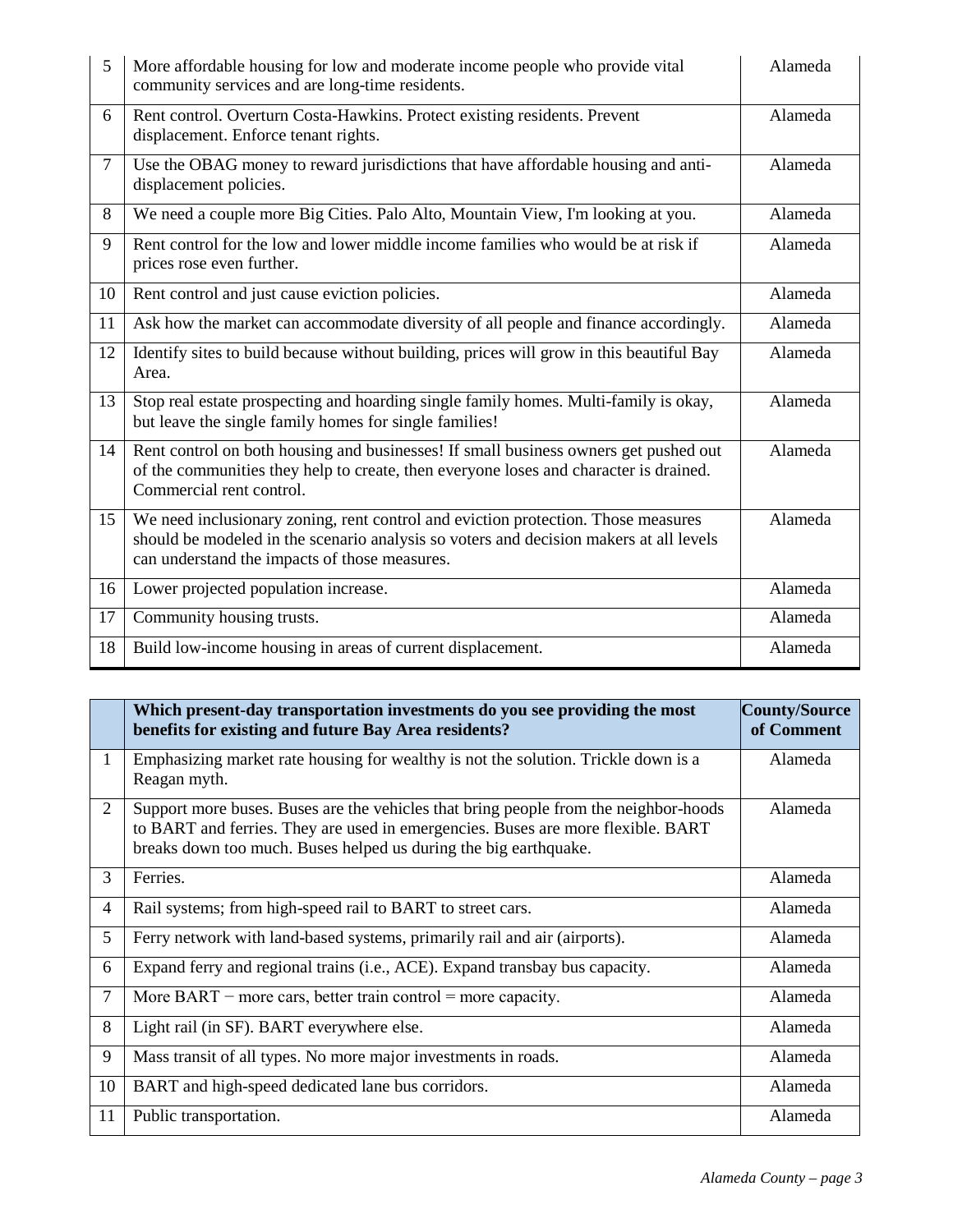| 12 | More frequent service! | Alameda |
|----|------------------------|---------|
| 13 | BART.                  | Alameda |
| 14 | BART!                  | Alameda |
| 15 | Bus!                   | Alameda |

# *Comment Forms Submitted at the Open House*

|                | <b>Comment - Alameda County</b>                                                                                                                                                                                                                                                                                                                             | County/Source<br>of Comment |
|----------------|-------------------------------------------------------------------------------------------------------------------------------------------------------------------------------------------------------------------------------------------------------------------------------------------------------------------------------------------------------------|-----------------------------|
| $\mathbf{1}$   | Use the 6 Wins EEJ Scenario to ensure equity in the future growth of the Bay Area.<br>Our strategies are listed in the 6 Wins Interim Report Card (handed out at the meeting).                                                                                                                                                                              | Alameda                     |
| $\overline{2}$ | None of the scenarios solve our #1 problem - insufficient housing. Where is the "More"<br>Cities" option where suburbs are allowed to develop into places like downtown<br>SF/SJ/Oakland?                                                                                                                                                                   | Alameda                     |
| 3              | Water use - connecting land use decisions to water availability - where does this show<br>up in the scenarios? What scenario is more resilient to drought?                                                                                                                                                                                                  | Alameda                     |
| $\overline{4}$ | Analyze the Equity, Environment and Jobs scenario.                                                                                                                                                                                                                                                                                                          | Alameda                     |
| 5              | Incorporate elements of EEJ into the preferred scenario.                                                                                                                                                                                                                                                                                                    | Alameda                     |
| 6              | Fund and expand transit services.                                                                                                                                                                                                                                                                                                                           | Alameda                     |
| $\tau$         | Use OBAG funds to reward adoption of anti-displacement policies.                                                                                                                                                                                                                                                                                            | Alameda                     |
| 8              | Social equity should be prioritized in any scenario that advances for PBA 2040. That<br>means that every strategy for housing, transportation, etc., should benefit underserved<br>communities first and foremost.                                                                                                                                          | Alameda                     |
| 9              | Urban footprint should be confined as much as possible. We need to think about water<br>when making land use decisions.                                                                                                                                                                                                                                     | Alameda                     |
| 10             | We want there to be a scenario that considers weaving together the region so that<br>transit is heavily invested in, and displacement can be avoided.                                                                                                                                                                                                       | Alameda                     |
| 11             | Out of all your preferred scenarios, I have to say that I don't feel educated enough to<br>recommend just one. How can you produce a summary that is easier to understand?                                                                                                                                                                                  | Alameda                     |
| 12             | EEJ scenario was "environmentally superior" in the last round - include it this round.                                                                                                                                                                                                                                                                      | Alameda                     |
| 13             | The three scenarios fail on key targets, including housing and transportation costs,<br>affordable housing, displacement and health. EEJ addresses all of these.                                                                                                                                                                                            | Alameda                     |
| 14             | The best elements of EEJ should be incorporated into the preferred alternative.                                                                                                                                                                                                                                                                             | Alameda                     |
| 15             | Key strategies: a) use OBAG to reward cities that are producing affordable housing<br>and have anti-displacement policies; b) shift \$3 Billion to increase transit operations<br>for local transit service; c) create regional youth bus pass.                                                                                                             | Alameda                     |
| 16             | I think it is important to keep further expansion into undeveloped land to a minimum.<br>We need to keep our valuable green space. Density is key, and I believe in filling in<br>places like over-sized parking lots and vacant lots with dense mixed-use projects helps<br>alleviate many of our problems, while fostering a stronger, happier community. | Alameda                     |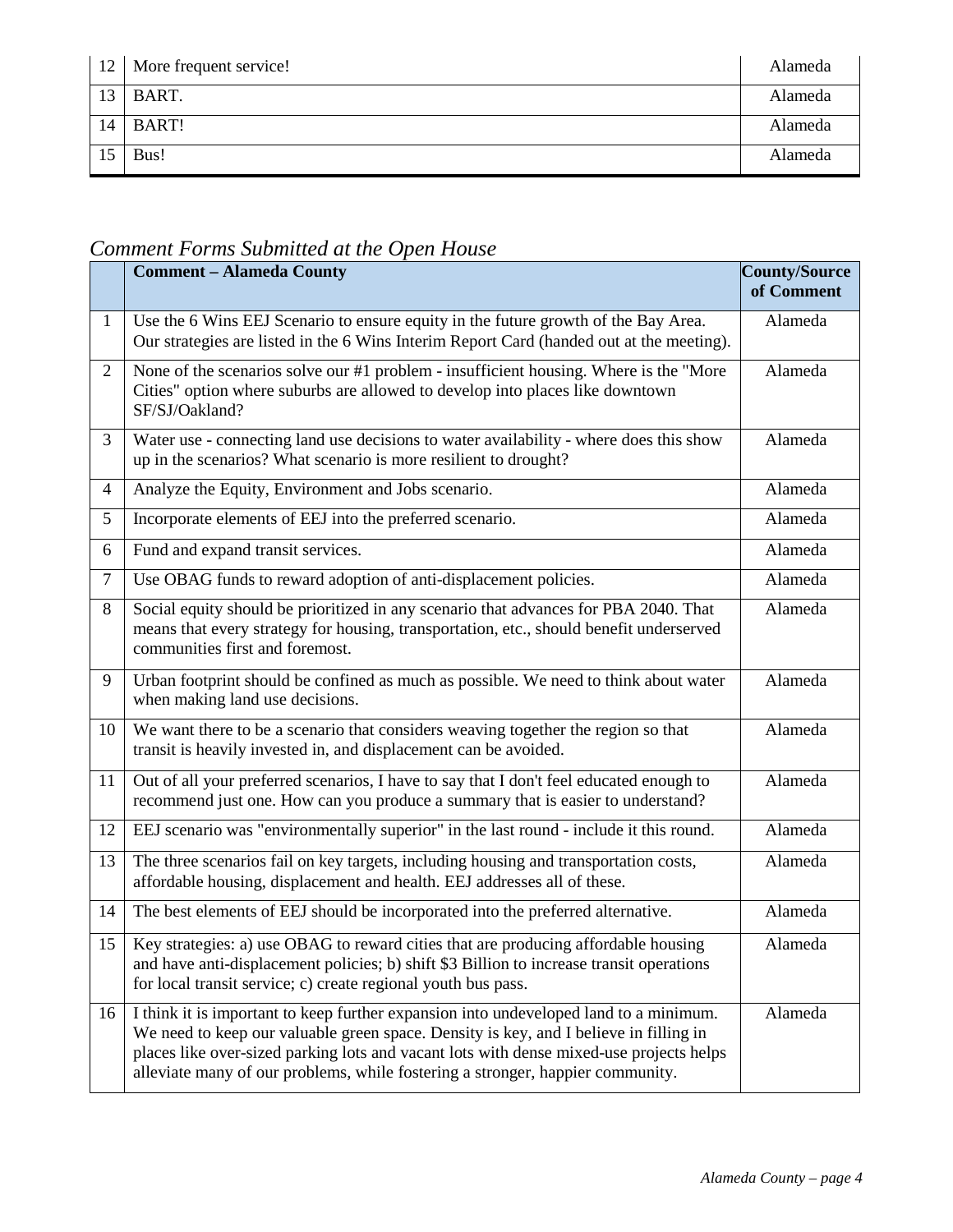| 17 | Secondly, transit expansion is important. But not at the cost of neglect to our current<br>roads. A slow but steady increase in our road capacity is necessary, but an expansion of<br>transit that does not take up road space would allow for more room on the roads while<br>simultaneously taking strain off the roads. It's a two-fold way to relieve the roads and<br>highways. | Alameda |
|----|---------------------------------------------------------------------------------------------------------------------------------------------------------------------------------------------------------------------------------------------------------------------------------------------------------------------------------------------------------------------------------------|---------|
| 18 | I think that all these agencies should also be focusing on housing prices. If they're<br>planning to be building more housing and transportation options, they should be<br>making it more affordable to all.                                                                                                                                                                         | Alameda |
| 19 | Connected Neighborhoods! People will naturally spread out for more space (to other<br>cities, not open areas), so it's important to account for that. One only needs to look at<br>congested Highway 24 for evidence.                                                                                                                                                                 | Alameda |
| 20 | I like both Big Cities and Connected Neighborhoods. I'd like to learn more about how<br>the East Bay's medium-sized cities would develop under the Big Cities scenario.                                                                                                                                                                                                               | Alameda |

### *Places of the Bay Area Station*

Places of the Bay Area is a Bay Area-wide initiative to inspire residents in creating and sharing stories about various places in our lives. Open House participants were asked to complete two statements about their community: "In my community I love\_\_\_\_ because \_\_\_\_\_" and "In my community I want to see because \_\_\_\_\_."

|                 | <b>Statements</b>                                                                                                                                                                                                                                                                                                                                                                              |
|-----------------|------------------------------------------------------------------------------------------------------------------------------------------------------------------------------------------------------------------------------------------------------------------------------------------------------------------------------------------------------------------------------------------------|
| $\mathbf{1}$    | In my community, I want to see better schools because my son would move back to Oakland with<br>my grandchildren.                                                                                                                                                                                                                                                                              |
| 2               | In my community, I want to see more ferry service around the Bay because the ferry is a perfect<br>antidote to the stresses of urban life. And, the places in SF & Oakland are excellent landings.                                                                                                                                                                                             |
| 3               | In my community, I want to see more affordable housing because so many of my friends are being<br>priced out!                                                                                                                                                                                                                                                                                  |
| $\overline{4}$  | In my community, I want to see better taken care of existing amenities, parks and sidewalks<br>because we already have so much awesomeness and nobody is maintaining it! Parks in bad shape,<br>broken sidewalks and dying street trees can be transformed with some care!                                                                                                                     |
| $5\overline{)}$ | In my community, I want to see ferries from Emeryville to SF and Marin! And pave & repaint<br>North Oakland streets around the Emeryville border's neighborhoods, please! It would make those<br>neighborhoods around there as pretty as Emeryville or Temescal! And make MacArthur Bart safer to<br>walk around. Put a big food truck court in that empty space on MLK and 40 <sup>th</sup> . |
| 6               | In my community, I want to see a bike path across the Bay Bridge because fewer cars less crowed<br><b>BART</b> fun to ride!                                                                                                                                                                                                                                                                    |
| 7               | In my community, I want to see less Semi Trucks because they worsen the air quality around my<br>home.                                                                                                                                                                                                                                                                                         |
| 8               | In my community, I want to see investment without displacement because current low-income<br>residents of color should benefit from new resources $\&$ not be force out by gentrification.                                                                                                                                                                                                     |
| 9               | In my community, I want to see more farmers markets because it helps people make healthy<br>economical food choices.                                                                                                                                                                                                                                                                           |
| 10              | In my community, I want to see more homes because people need places to live.                                                                                                                                                                                                                                                                                                                  |